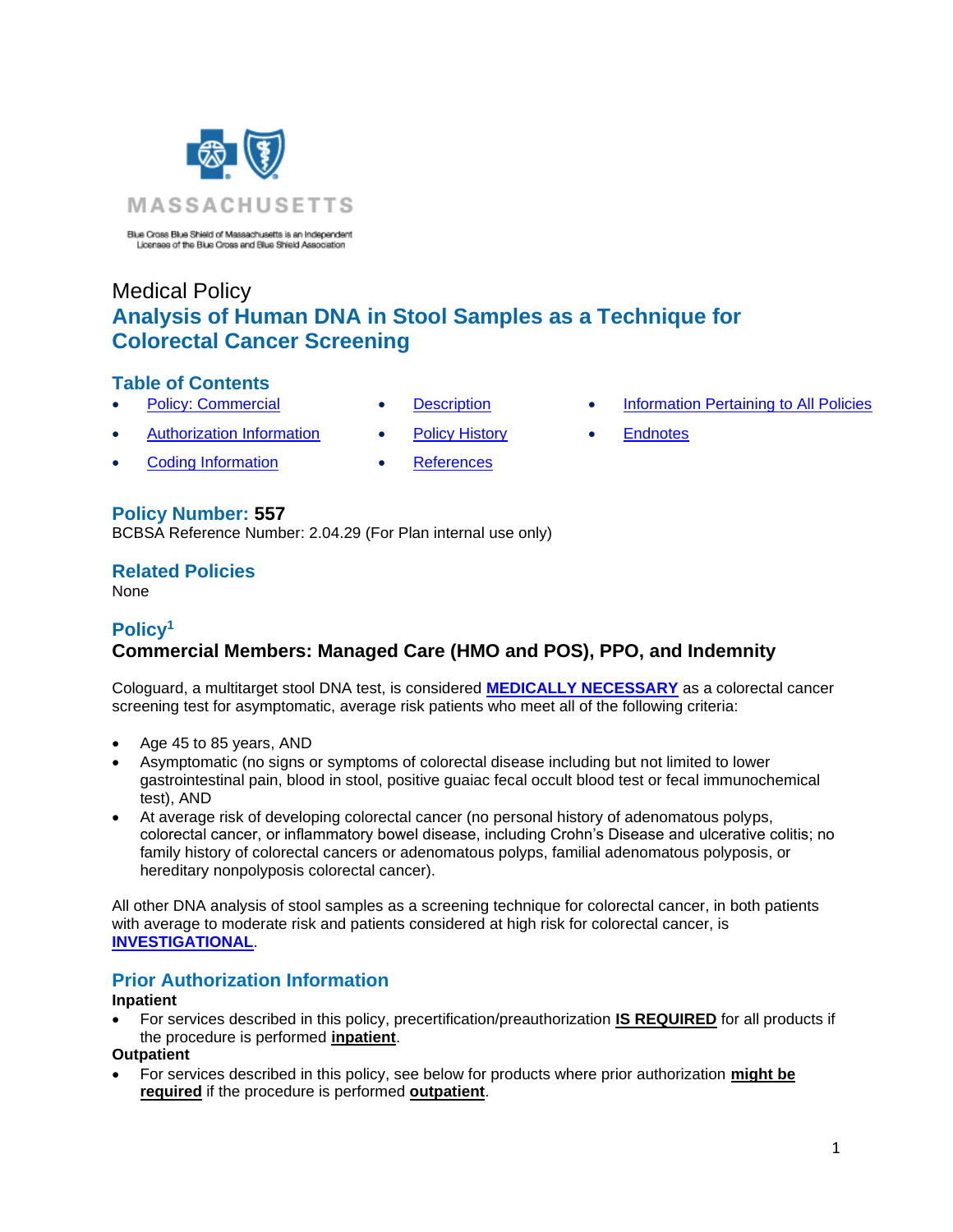|                                              | <b>Outpatient</b>                            |
|----------------------------------------------|----------------------------------------------|
| <b>Commercial Managed Care (HMO and POS)</b> | Prior authorization is <b>not required</b> . |
| <b>Commercial PPO and Indemnity</b>          | Prior authorization is not required.         |

### <span id="page-1-1"></span>**CPT Codes / HCPCS Codes / ICD Codes**

*Inclusion or exclusion of a code does not constitute or imply member coverage or provider reimbursement. Please refer to the member's contract benefits in effect at the time of service to determine coverage or non-coverage as it applies to an individual member.*

*Providers should report all services using the most up-to-date industry-standard procedure, revenue, and diagnosis codes, including modifiers where applicable.*

**The above medical necessity criteria MUST be met for the following codes to be covered for Commercial Members: Managed Care (HMO and POS), PPO, Indemnity, Medicare HMO Blue and Medicare PPO Blue:**

### **CPT Codes**

| <b>CPT codes:</b> | <b>Code Description</b>                                                                    |
|-------------------|--------------------------------------------------------------------------------------------|
|                   | Oncology (colorectal) screening, quantitative real-time target and signal amplification of |
|                   | 10 dna markers (kras mutations, promoter methylation of ndrg4 and bmp3) and fecal          |
| 81528             | hemoglobin, utilizing stool, algorithm reported as a positive or negative result           |

#### <span id="page-1-0"></span>**The following HCPCS code is considered investigational for Commercial Members: Managed Care (HMO and POS), PPO, Indemnity, Medicare HMO Blue and Medicare PPO Blue:**

### **HCPCS Codes**

| <b>HCPCS</b> |                                                    |
|--------------|----------------------------------------------------|
| codes:       | <b>Code Description</b>                            |
| G0327        | Colorectal cancer screening; blood-based biomarker |

# **DESCRIPTION**

#### **Colorectal Cancer**

Several cellular genetic alterations have been associated with colorectal cancer (CRC). In the proposed multistep model of carcinogenesis, the tumor suppressor gene *p53* and the proto-oncogene *KRAS* are most frequently altered. Variants in adenomatous polyposis coli genes and epigenetic markers (eg, hypermethylation of specific genes) have also been detected. CRC is also associated with DNA replication errors in microsatellite sequences (termed microsatellite instability) in patients with Lynch syndrome (formerly known as hereditary nonpolyposis CRC) and in subgroups of patients with sporadic colon carcinoma. Tumor-associated gene variants and epigenetic markers can be detected in exfoliated intestinal cells in stool specimens. Because cancer cells are shed into the stool, tests have been developed to detect these genetic alterations in the DNA from shed CRC cells isolated from stool samples.

#### **Summary**

Detection of DNA abnormalities associated with colorectal cancer (CRC) in stool samples has been proposed as a screening test for CRC. This technology is another potential alternative to currently available screening approaches such as fecal occult blood testing, fecal immunochemical testing (FIT), and colonoscopy. The currently available stool DNA test combines FIT and DNA analysis and is referred to as FIT-DNA in this review, though other publications also use the terms stool DNA (sDNA)-FIT and multitarget stool DNA (mt-sDNA).

For individuals who are asymptomatic and at average risk of CRC who receive FIT-DNA, the evidence includes a number of small studies comparing FIT-DNA (in early stages of development) with colonoscopy, screening studies comparing the final version of the FIT-DNA (using colonoscopy as the reference standard), a systematic review of the screening studies, and modeling studies. Relevant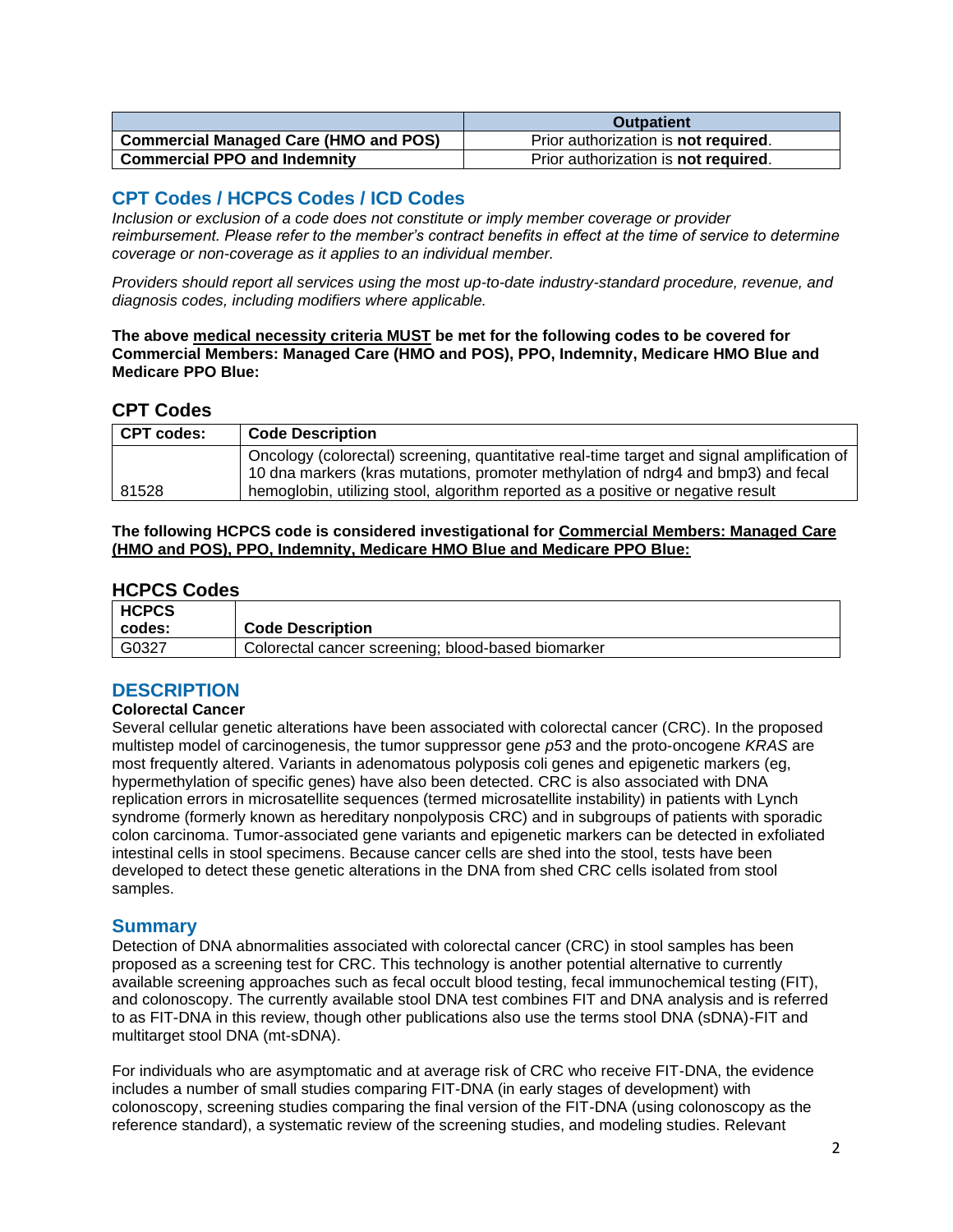outcomes are overall survival and disease-specific survival. The screening studies have reported that FIT-DNA has higher sensitivity and lower specificity than FIT. There are no studies directly assessing health outcomes such as overall survival or disease-specific survival. The test characteristics of FIT-DNA show the potential of the test to be an effective CRC screening test, but there is uncertainty about other aspects of it. The screening interval for the test has not been firmly established nor is there evidence on the adherence of the test at a recommended screening interval. Effective screening for CRC requires a screening program with established screening intervals and appropriate follow-up for positive tests. Clinical utility of FIT-DNA is based on modeling studies. These studies have demonstrated that the diagnostic characteristics of FIT-DNA are consistent with decreases in CRC mortality that are in the range of other accepted modalities. FIT-DNA every 3 years is less effective than most other accepted screening strategies, while FIT-DNA every year is close to the efficacy of colonoscopy every 10 years. The evidence is sufficient to determine that the technology results in an improvement in the net health outcome.

| Date           | <b>Action</b>                                                                   |
|----------------|---------------------------------------------------------------------------------|
| 1/2022         | Annual policy review. Description, summary, and references updated. Policy      |
|                | statements unchanged.                                                           |
| 7/2021         | Clarified coding information                                                    |
| 1/2021         | Annual policy review. Description, summary, and references updated. Policy      |
|                | statements unchanged.                                                           |
| 1/2021         | Medicare information removed. See MP #132 Medicare Advantage Management for     |
|                | local coverage determination and national coverage determination reference.     |
| 1/2020         | Annual policy review. Description, summary, and references updated. Policy      |
|                | statements unchanged.                                                           |
| 1/2019         | Annual policy review. Description, summary, and references updated. Policy      |
|                | statements unchanged.                                                           |
| 1/2018         | Annual policy review. New references added.                                     |
| 12/2016        | Annual policy review. New references added.                                     |
| 1/2016         | Clarified coding information.                                                   |
| 10/2015        | New medically necessary statement added for commercial plans. Effective         |
|                | 10/1/2015.                                                                      |
| 1/2015         | CMS decision memo for screening for colorectal cancer - stool DNA testing (CAG- |
|                | 00440N) added. Clarified coding information. Effective 10/9/2014.               |
| 12/2014        | Annual policy review. New references added.                                     |
| 2/2014         | Annual policy review. New references added.                                     |
| 11/2011-4/2012 | Medical policy ICD 10 remediation: Formatting, editing and coding updates. No   |
|                | changes to policy statements.                                                   |
| 7/2011         | Reviewed - Medical Policy Group - Hematology and Oncology. No changes to policy |
|                | statements.                                                                     |
| 3/21/2011      | New policy describing ongoing non-coverage.                                     |

### <span id="page-2-1"></span>**Policy History**

### <span id="page-2-0"></span>**Information Pertaining to All Blue Cross Blue Shield Medical Policies**

Click on any of the following terms to access the relevant information:

[Medical Policy Terms of Use](http://www.bluecrossma.org/medical-policies/sites/g/files/csphws2091/files/acquiadam-assets/Medical_Policy_Terms_of_Use_prn.pdf) [Managed Care Guidelines](http://www.bluecrossma.org/medical-policies/sites/g/files/csphws2091/files/acquiadam-assets/Managed_Care_Guidelines_prn.pdf)

[Indemnity/PPO Guidelines](http://www.bluecrossma.org/medical-policies/sites/g/files/csphws2091/files/acquiadam-assets/Indemnity_and_PPO_Guidelines_prn.pdf)

[Clinical Exception Process](http://www.bluecrossma.org/medical-policies/sites/g/files/csphws2091/files/acquiadam-assets/Clinical_Exception_Process_prn.pdf)

[Medical Technology Assessment Guidelines](http://www.bluecrossma.org/medical-policies/sites/g/files/csphws2091/files/acquiadam-assets/Medical_Technology_Assessment_Guidelines_prn.pdf)

#### <span id="page-2-2"></span>**References**

1. Exact Sciences Corporation. Cologuard Physician Brochure. Cologuard. https://cdn2.hubspot.net/hubfs/377740/LBL-0260%20Rev%202%20FINAL.pdf. Accessed October 4, 2021.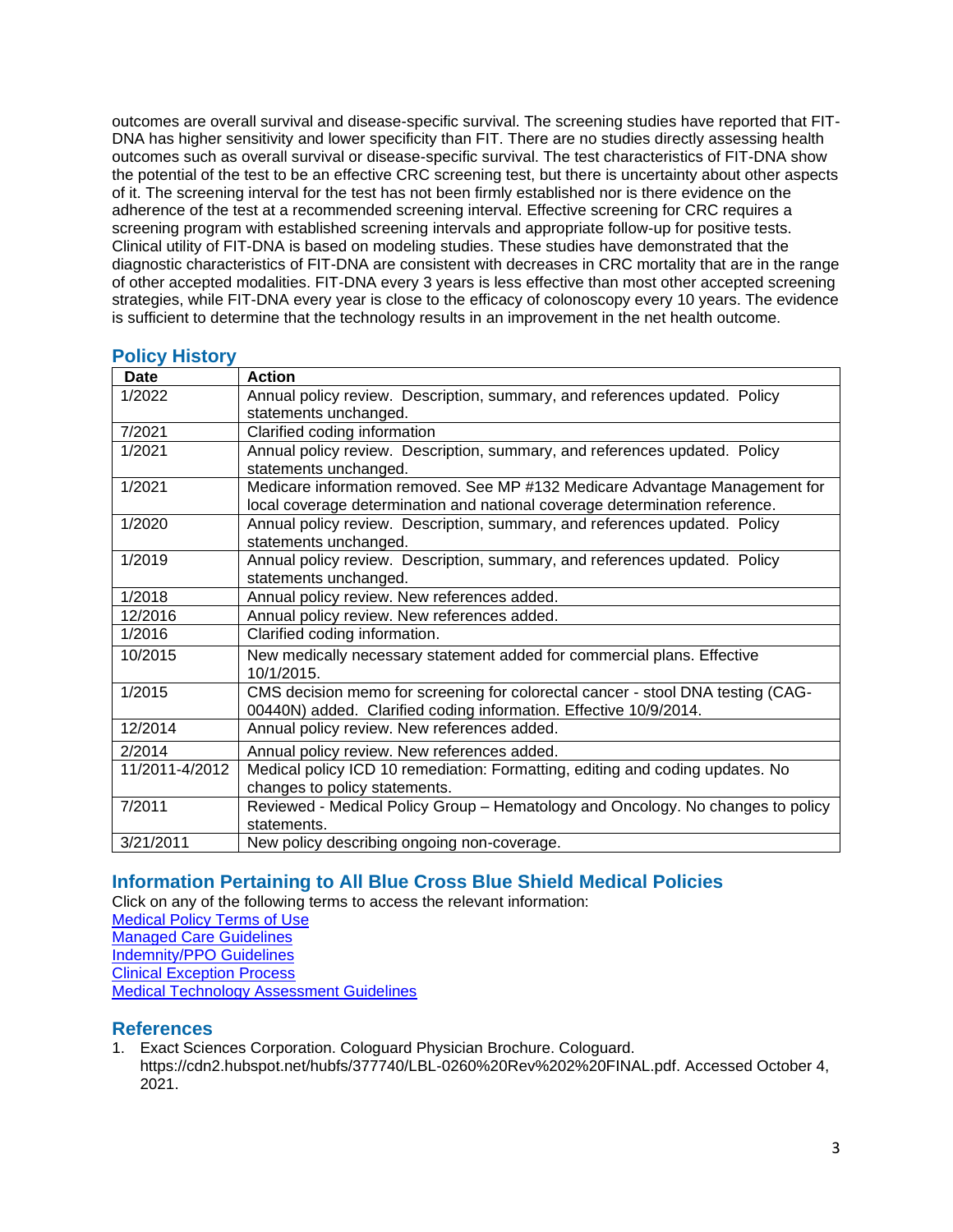- 2. U.S. Food & Drug Administration (FDA). Premarket Approval (PMA) (P130017/S029). 2019; https://www.accessdata.fda.gov/scripts/cdrh/cfdocs/cfpma/pma.cfm?id=P130017S029. Accessed October 4, 2021.
- 3. U.S. Food & Drug Administration (FDA). Premarket Approval (PMA) (P130017/S042). 2020; https://www.accessdata.fda.gov/scripts/cdrh/cfdocs/cfpma/pma.cfm?ID=P130017S042. Accessed October 5, 2021.
- 4. Lin JS, Perdue LA, Henrikson NB, Bean SI, Blasi PR. Screening for Colorectal Cancer: An Evidence Update for the U.S. Preventive Services Task Force. Evidence Synthesis No. 202. AHRQ Publication No. 20-05271-EF-1. Rockville, MD: Agency for Healthcare Research and Quality; 2021.
- 5. Imperiale TF, Ransohoff DF, Itzkowitz SH, et al. Multitarget stool DNA testing for colorectal-cancer screening. N Engl J Med. Apr 03 2014; 370(14): 1287-97. PMID 24645800
- 6. Redwood DG, Asay ED, Blake ID, et al. Stool DNA Testing for Screening Detection of Colorectal Neoplasia in Alaska Native People. Mayo Clin Proc. Jan 2016; 91(1): 61-70. PMID 26520415
- 7. Cooper GS, Markowitz SD, Chen Z, et al. Performance of multitarget stool DNA testing in African American patients. Cancer. Oct 01 2018; 124(19): 3876-3880. PMID 30193399
- 8. Ahlquist DA, Zou H, Domanico M, et al. Next-generation stool DNA test accurately detects colorectal cancer and large adenomas. Gastroenterology. Feb 2012; 142(2): 248-56; quiz e25-6. PMID 22062357
- 9. Ahlquist DA, Taylor WR, Mahoney DW, et al. The stool DNA test is more accurate than the plasma septin 9 test in detecting colorectal neoplasia. Clin Gastroenterol Hepatol. Mar 2012; 10(3): 272-7.e1. PMID 22019796
- 10. Lidgard GP, Domanico MJ, Bruinsma JJ, et al. Clinical performance of an automated stool DNA assay for detection of colorectal neoplasia. Clin Gastroenterol Hepatol. Oct 2013; 11(10): 1313-8. PMID 23639600
- 11. Imperiale TF, Kisiel JB, Itzkowitz SH, et al. Specificity of the Multi-Target Stool DNA Test for Colorectal Cancer Screening in Average-Risk 45-49 Year-Olds: A Cross-Sectional Study. Cancer Prev Res (Phila). Apr 2021; 14(4): 489-496. PMID 33436397
- 12. Olson JE, Kirsch EJ, Edwards V DK, et al. Colorectal cancer outcomes after screening with the multitarget stool DNA assay: protocol for a large-scale, prospective cohort study (the Voyage study). BMJ Open Gastroenterol. 2020; 7(1): e000353. PMID 32128228
- 13. Berger BM, Kisiel JB, Imperiale TF, et al. Low Incidence of Aerodigestive Cancers in Patients With Negative Results From Colonoscopies, Regardless of Findings From Multitarget Stool DNA Tests. Clin Gastroenterol Hepatol. Apr 2020; 18(4): 864-871. PMID 31394289
- 14. Knudsen AB, Rutter CM, Peterse EFP, et al. Colorectal Cancer Screening: An Updated Modeling Study for the US Preventive Services Task Force. JAMA. May 18 2021; 325(19): 1998-2011. PMID 34003219
- 15. D'Andrea E, Ahnen DJ, Sussman DA, et al. Quantifying the impact of adherence to screening strategies on colorectal cancer incidence and mortality. Cancer Med. Jan 2020; 9(2): 824-836. PMID 31777197
- 16. Weiser E, Parks PD, Swartz RK, et al. Cross-sectional adherence with the multi-target stool DNA test for colorectal cancer screening: Real-world data from a large cohort of older adults. J Med Screen. Mar 2021; 28(1): 18-24. PMID 32054393
- 17. Kisiel JB, Eckmann JD, Limburg PJ. Multitarget Stool DNA for Average Risk Colorectal Cancer Screening: Major Achievements and Future Directions. Gastrointest Endosc Clin N Am. Jul 2020; 30(3): 553-568. PMID 32439088
- 18. Barzi A, Lenz HJ, Quinn DI, et al. Comparative effectiveness of screening strategies for colorectal cancer. Cancer. May 01 2017; 123(9): 1516-1527. PMID 28117881
- 19. Johnson DH, Kisiel JB, Burger KN, et al. Multitarget stool DNA test: clinical performance and impact on yield and quality of colonoscopy for colorectal cancer screening. Gastrointest Endosc. Mar 2017; 85(3): 657-665.e1. PMID 27884518
- 20. Berger BM, Schroy PC, Dinh TA. Screening for Colorectal Cancer Using a Multitarget Stool DNA Test: Modeling the Effect of the Intertest Interval on Clinical Effectiveness. Clin Colorectal Cancer. Sep 2016; 15(3): e65-74. PMID 26792032
- 21. Blue Cross Blue Shield Association Technology Evaluation Center. Special Report: Fecal DNA Analysis for Colorectal Cancer Screening. TEC Assessment. 2014;Volume 29:Tab 8.
- 22. National Comprehensive Cancer Network (NCCN). NCCN Clinical Practice Guidelines in Oncology: Colorectal Cancer Screening. Version 2.2021.